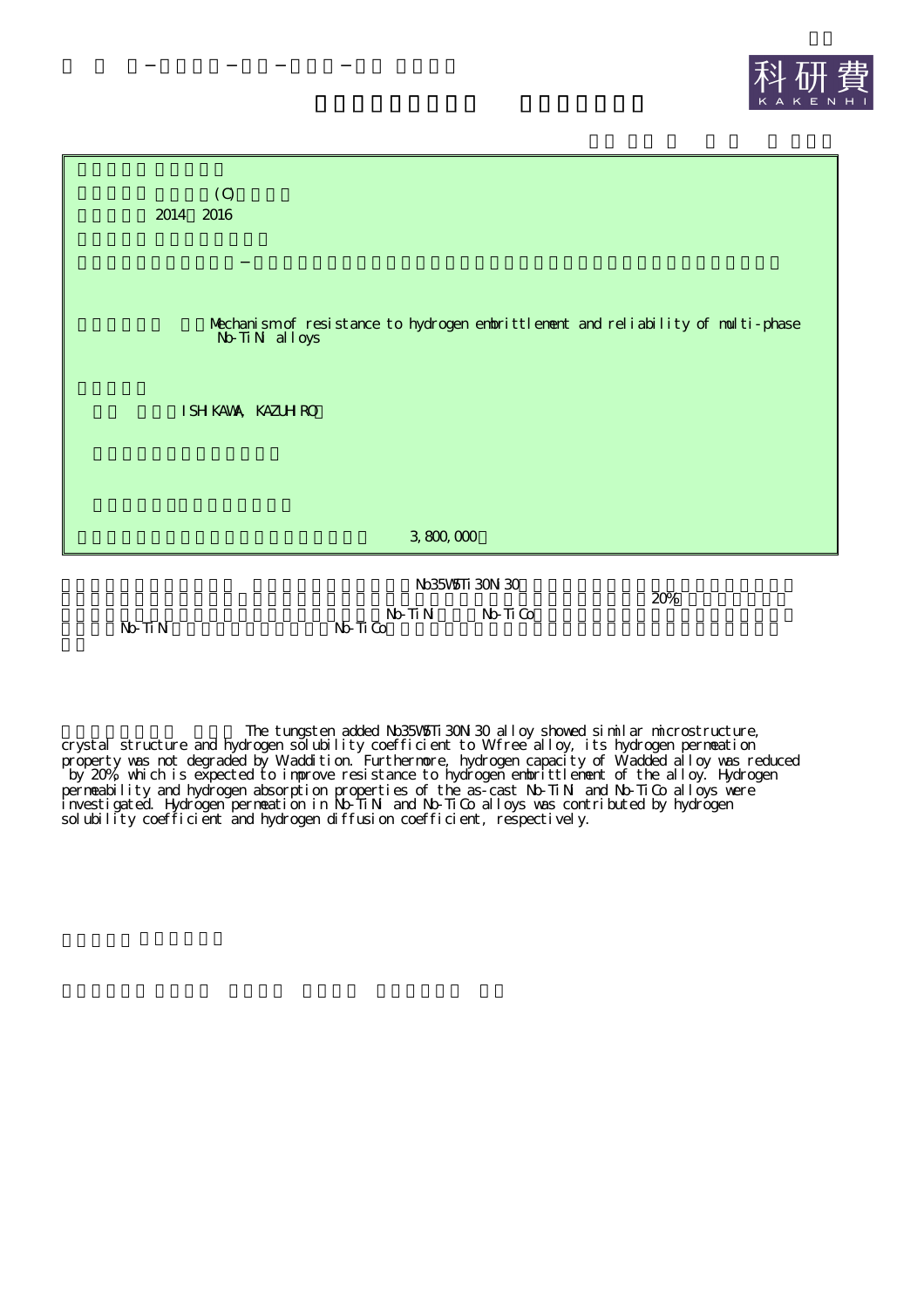#### 1.研究開始当初の背景

Nb-TiNi 系水素透過合金の耐水素脆化性は、 耐水素脆化性に乏しい相の組み合わせによ り発現する。本研究では、高温高圧水素環境 下における水素吸蔵量、構造変化、相変態等 を測定し、Nb-TiNi 合金の耐水素脆化性の起 源を解明する。さらに、耐水素脆化性に優れ た合金を作製するための指針を明らかにし、 Nb-TiNi 合金の実用化に貢献する。

2.研究の目的

 合金膜を透過する水素の流束 J は、フィッ クの第一法則により下記の通り示される。

 $J = D \Delta C / L$  (1)  $\subseteq$ こで、 $D$ は水素拡散係数、 $\Delta C$ は合金膜両 側に生じる水素固溶量の差、L は合金膜厚さ である。一方、水素濃度 Cと水素圧力 Pには、

次式のようなジーベルツ則が成り立つ。  $C = K P^{0.5}$  (2) 上記(1)および(2)式より、J は以下のように示

される。  $J = D K \Delta (P^{0.5}) / L = \Phi \Delta (P^{0.5}) / L$  (3) ここで Φ(= D K)は水素透過度であり、水素固

溶係数と水素拡散係数に強く依存する。 水素透過合金には、水素透過性以外にも水 素中では絶対に破壊しない良好な耐水素脆 化性が不可欠である。しかし、金属中の水素 は金属の脆化の要因となるため、可能な限り 低減することが求められている。(1)式で示し たように、 $J$ は水素固溶量の絶対値 $C$ ではな  $\zeta$ 、水素固溶量の差 $\Delta C$ に比例する。つまり、 ΔC を維持しつつ C を低減できれば、合金の 耐水素脆化性をさらに改善することが期待 される。本研究では、W を添加した Nb-TiNi 合金の水素透過性、水素固溶量を調べ、水素 透過性を損なうことなく C を低減可能か検 討した。

また、 $(3)$ 式に示したように、 $\varPhi$ は  $D \nmid K$ の積であるため、同じ水素透過度を有する合 金でも、D と K のどちらが水素透過に寄与す るかを理解する必要がある。例えば、K が大 きいことで良好な水素透過性が得られてい る合金では、膜内に大きな水素濃度勾配が生 じるため耐水素脆化性の低下が懸念される。 そのため、D の大きい材料を選定することが 望まれる。本研究ではこれまでに見出した Nb-TiNi および Nb-TiCo 合金のΦ、D、<sup>K</sup> を 調べ、耐水素脆化性への影響を検討する。

## 3.研究の方法

組成の異なる Nb-TiNi 合金をアーク溶解に より作製した後、放電加工機を用いて所定の 形状に切り出した。試料の表面を鏡面状に研 磨した。試料の構造決定をX線回折法(XRD)、 組織観察を走査型電子顕微鏡(SEM)、組成分 析をX線分光器(EDS)にて行った。試料の 水素圧力-組成-温度(PCT)曲線はジーベ ルツ型装置を用いて行った。

試料の両面にスパッタ装置を用いて Pd を 被覆した。試料の両面をステンレスガスケッ トでシールした後、真空引きを行いながら 673K に加熱した。その後、試料の両面に 0.2-0.1MPa の水素を導入し、試料を透過する 水素の流量をマスフローメータで測定した。

## 4.研究成果

(1)W を添加した合金の水素吸蔵量と透過度 ①微細組織

Fig. 1 に( $Nb_{35}W_5$ )Ti<sub>30</sub>Ni<sub>30</sub>合金と $Nb_{40}Ti_{30}Ni_{30}$ 合金の鋳造材の SEM 写真を示す。両合金とも 初晶と共晶から成り、(NbasWs)TianNian 合金は 初晶の中心部と外側で組成が異なっており、 中心部に W が偏析することが分かった。また、 X線回折結果より、bcc 相が2相分離してい ることが分かった。W 量が異なる合金でも同 様の結果が得られた。



Fig. 1 SEM micrographs of the as-cast (a)  $(Nb_{35}W_5)Ti_{30}Ni_{30}$  and (b)  $Nb_{40}Ti_{30}Ni_{30}$  alloys.

# ②水素透過度

Fig. 2 に ( $Nb_{40-x}W_x$ ) Ti<sub>30</sub>Ni<sub>30</sub> 合金 (x=0, 3, 5, 7)の 573 K における水素透過試験の結果を縦 軸水素透過度 Φ、横軸 W 添加量のグラフで示 す。(Nb40-xWx)Ti30Ni30合金(x=0,3,5,7)にお いては、すべての組成, 温度において W を添 加することで水素透過度に変化はほとんど 見られなかった。したがって、Nb-TiNi 系合 金へ W を添加しても、x=7 までは水素透過度 にほとんど影響を与えないことが分かる。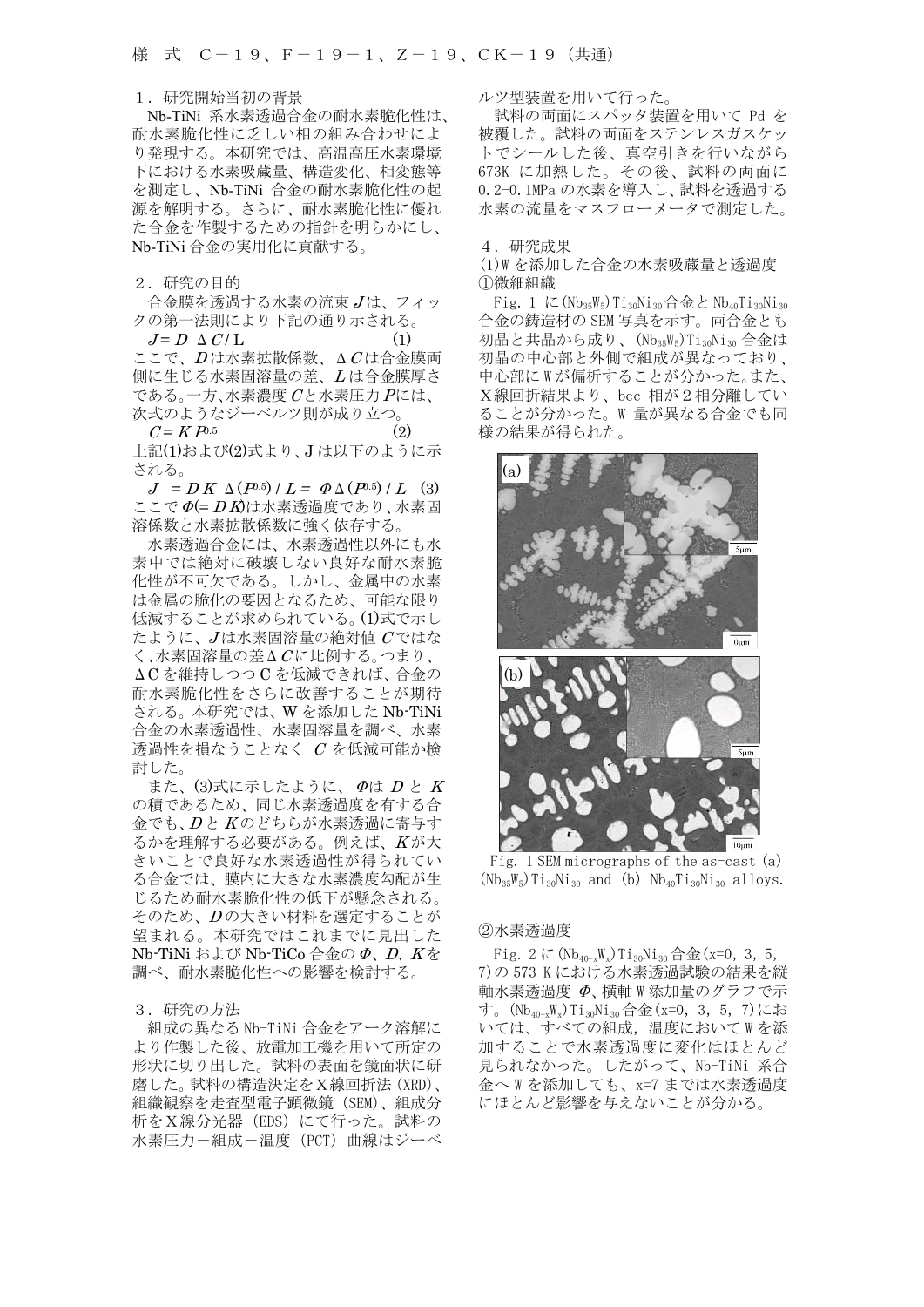

Fig. 2 Hydrogen permeability of the as-cast  $(Nb_{40-x}W_x)Ti_{30}Ni_{30}$  alloys as a function of W content.

#### ③水素吸蔵量

Fig. 3 に W を添加しない合金と 5%添加し た合金の 573K における水素吸蔵量の圧力依 存性を示す。合金の水素吸蔵量は、水素透過 の水素圧条件、すなわち 0.4MPa (入口側) お よび 0.1MPa(出口側)で評価する。W を添加 しない合金は、水素圧が 0.1MPa で 20molH<sub>2</sub>m<sup>-3</sup>、 0.4MPa で 25molH<sub>2</sub>m<sup>-3</sup> 程度の水素を固溶したが、 W を添加することで 0.1 および 0.4MPa 下での 水素吸蔵量がそれぞれ 26%、21%程度低下する ことが分かった。そのため、高圧側と低圧側 に生じる水素濃度差もほとんど変化しない ことが分かった。



Fig. 3 Hydrogen absorption properties of the as-cast  $(Nb_{40-x}W_x)Ti_{30}Ni_{30}$  (x= 0, 5) alloys at 573 K.

## $(2)$ 水素透過度  $\Phi$ に及ぼす  $D$ および  $K$ の影響 ①Nb-TiNi 系および Nb-TiCo 系共晶合金

Fig. 4 に (a)Nb<sub>19</sub>Ti<sub>40</sub>Ni<sub>41</sub> および (b)Nb30Ti35Co35合金の SEM 写真を示す。どちら の合金も bcc 構造の(Nb, Ti)相 (白色) と B2 構造の TiNi 相、TiCo 相(黒色)から成り、 両相が細かい層状組織を形成している。Fig. 5 に両合金の水素透過度の温度依存性を示す。 両合金とも水素透過度がアレニウスプロッ ト上温度とともに直線的に増加することが 分かる。673K において、Nb19Ti40Ni41 および Nb30Ti35Co35 合金の水素透過度はそれぞれ 1.2  $\times 10^{-8}$ 、3.0 $\times 10^{-8}$ molH<sub>2</sub>m $^{-1}$ s $^{-1}$ pPa $^{-0.5}$  であり、

純 Pd の水素透過度と比較して同等以上の性 能を示した。また、Nb-TiCo 合金の方が高い 水素透過度を示した。両合金とも水素透過中 に破壊せず、良好な耐水素脆化性を有してい ると言える。



Fig. 4 SEM micrographs of the as-cast (a)  $Nb_{19}Ti_{40}Ni_{41}$  and (b)  $Nb_{30}Ti_{35}Co_{35}$  alloys.



Fig. 5 Temperature dependence of hydrogen permeability for the as-cast  $Nb_{19}Ti_{40}Ni_{41}$ and  $Nb_{30}Ti_{35}Co_{35}$  alloys in the form of Arrhenius plot.

## ②共晶合金における Dと K

Fig. 6 に  $Nb_{19}Ti_{40}Ni_{41}$ および  $Nb_{30}Ti_{35}Co_{35}$ 合 金の水素吸蔵量の圧力依存性を示す。この図 では横軸に圧力の平方根 (Pa0.5)、縦軸に水素 吸蔵量(molH2m-3)の関係をプロットしており、 (2)式よりこの曲線の傾きが水素固溶係数 <sup>K</sup> となる。水素透過度の測定範囲である 0.1-0.5MPa 間で求めた両合金の Φ、D、K を Table 1 にまとめた。

 Nb30Ti35Co35合金は Nb19Ti40Ni41合金の2倍以 上の水素透過度を有するが、水素固溶係数 <sup>K</sup>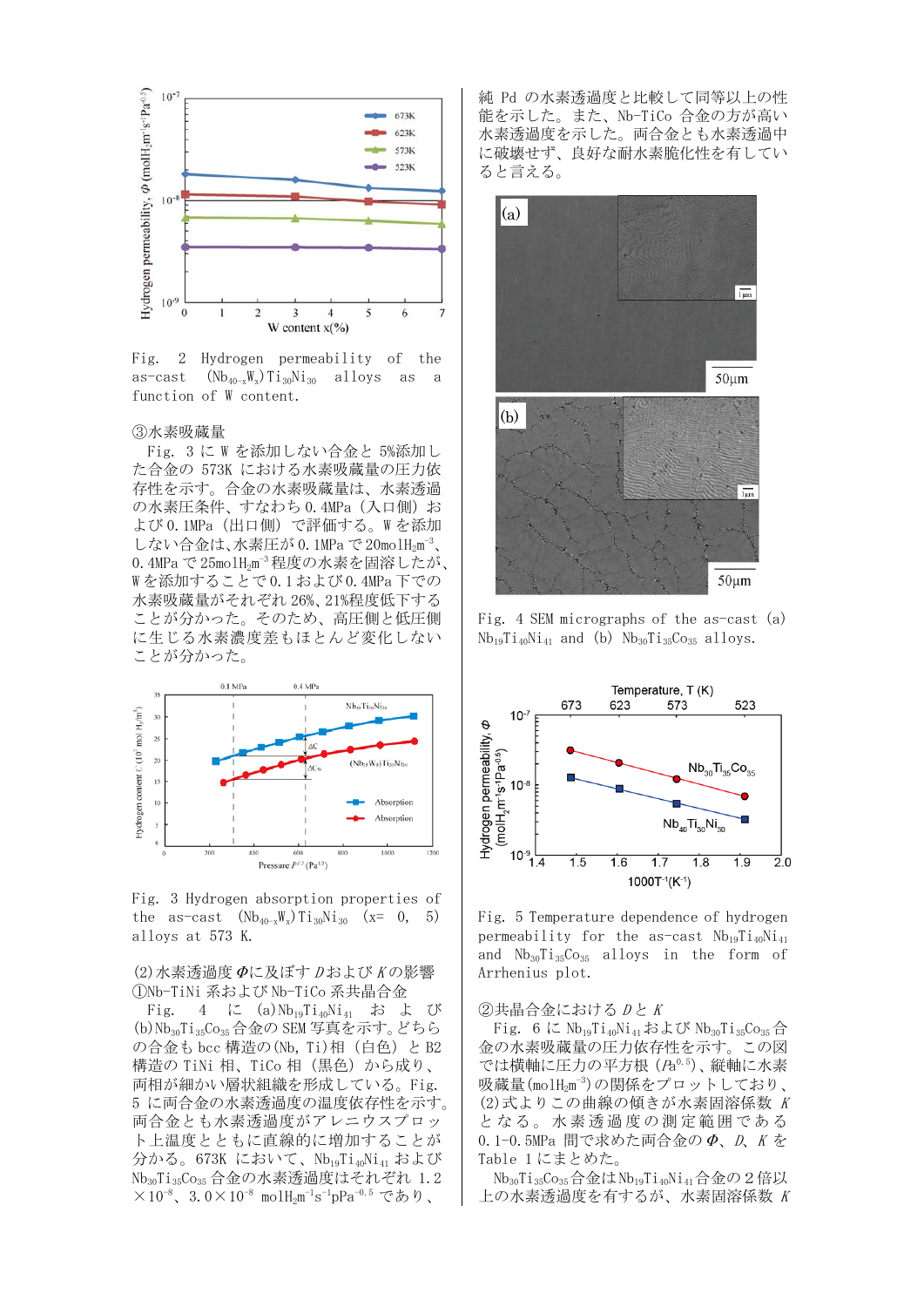は Nb19Ti40Ni41合金の 1/4 以下であった。その 結果、水素拡散係数 Dは Nb1gTi40Ni41合金の 10 倍以上となり、合金によって水素透過を担う 因子が異なることが分かった。Nb30Ti35Co35合 金では膜両面で水素圧力差が生じても、両面 での水素固溶量に差が生じにくい合金であ ると言える。これは、膜両面での水素固溶に よる膨張の差が大きくならないことを意味 しており、機械的に有利な合金と言える。そ して、Nb30Ti35Co35合金は小さな濃度勾配でも 水素の拡散が早い組織を有していると言え る。一方、Nb19Ti40Ni41合金は膜内に生じる濃 度勾配が大きくなることで水素透過が大き くなる合金であることが分かった。Fig. 4 に 示したように類似した組織を有するにも関 わらず、水素透過を担う因子が全く異なるこ とが分かった。



Fig. 6 Hydrogen absorption properties of the as-cast  $Nb_{19}Ti_{40}Ni_{41}$  and  $Nb_{30}Ti_{35}Co_{35}$ alloys at 573 K.

Table 1 Hydrogen permeability  $\Phi$ , hydrogen solubility coefficient K and hydrogen diffusion coefficient  $D$  of the as-cast  $Nb_{19}Ti_{40}Ni_{41}$  and  $Nb_{30}Ti_{35}Co_{35}$  alloys at 573 K.

| Φ<br>53 | $Nb_{19}Ti_{40}Ni_{41}$ | $Nb_{30}Ti_{35}Co_{35}$ |
|---------|-------------------------|-------------------------|
|         |                         |                         |
|         |                         |                         |
| 0.31    |                         |                         |

 $\Phi: 10^{-9}$ mol $\text{H}_{2}$ m<sup>-1</sup>s<sup>-1</sup>Pa<sup>-0.5</sup>, K: mol $\text{H}_{2}$ m<sup>-3</sup>Pa<sup>0.5</sup>,  $D: 10^{-9}$ m<sup>2</sup>s<sup>-1</sup>

 上述のように、Nb-TiNi 系および Nb-TiCo 系層状合金は類似した微細組織を有するに もかかわらず、水素透過を担う因子が異なっ ている。そして、合金の耐水素脆化性のため には、膜表裏での膨張差が大きくなるような K の向上よりも、水素の通り易い組織を作製 し Dを大きくした方が好ましいことを述べた。 このような観点から判断すると、Nb-TiCo 系 合金が優れていると考えられる。一方、(3) 式で示すように水素の流束は膜厚に反比例 するため、水素透過合金には加工性も極めて 重要な特性である。Nb-TiNi 合金は Nb-TiCo 合金より高い加工性を有していることが知 られており、Nb-TiNi 系合金では工業的に効

率的に薄膜可能である。以上より、複相合金 の諸特性を考慮すれば、Nb-Ti(Ni, Co)合金 が最適の合金系であると考えられる。

```
5.主な発表論文等
```

```
〔雑誌論文〕(計 5 件)
```
①K. Ishikawa, S. Tokui, K. Aoki, "Hydrogen permeation in anisotropic Nb-TiNi two-phase alloys formed by forging and rolling", Int. J. Hydrogen Energy, (2017), 42 (2017), 11411-11421, 査読有 ②K. Ishikawa, H. Habaguchi, N. Obata, Y. Kobori, K. Aoki, "Formation of surface oxides and its effects on the hydrogen permeability of Nb  $_{40}Ti_{30}Ni_{30}$  alloy", Int. J. Hydrogen Energy, 41 (2016), 5269-5275, 査 読有

③ N. Ohtsu, K. Ishikawa, Y. Kobori, "Hydrogen permeability degradation of Pd-coated Nb–TiNi alloy caused by its interfacial diffusion", Appl. Surf. Sci., 360 (2016), 566-571, 査読有

④Y. Saeki, Y. Yamada, K. Ishikawa, "Relationship between hydrogen permeation and microstructure in Nb-TiCo two-phase alloys", J. Alloys Compd., 645 (2015), S32-S35, 査読有

⑤Y. Saeki, Y. Yamada, K. Ishikawa, "Relationship between hydrogen permeation and microstructure in Nb-TiNi two- phase alloys", Int. J. Hydrogen Energy, 39 (2014), 12024-12030, 査読有

〔学会発表〕(計 25 件)

①石川和宏、「Nb-TiNi 複相水素透過合金の作 製と組織制御」、日本金属学会春期講演体大 会、平成 29 年 3 月 15 日、東京都市大学(東 京都八王子市)

②岡田隆介、坂本恭介、佐伯賢英、山田良穂、 石川和宏、「Nb-Ti(Ni,Co)4 元共晶合金の水素 吸蔵特性と水素透過特性」、日本金属学会秋 期講演体大会、平成 28 年 9 月 22 日、大阪大 学(大阪府豊中市)

③Y. Saeki, Y. Horimoto, Y. Yamada, K. Ishikawa, "Structural changes in Nb-TiCo hydrogen permeation alloys under hydrogen atmosphere", Metal-Hydrogen Systems (MH2016), 9 Aug., 2016, Interlaken, Switzerland

④Y. Saeki, Y. Yamada, K. Ishikawa, "Effect of microstructural change by rolling and annealing on hydrogen permeability of Nb-TiNi and Nb-TiCo eutectic alloys", International Conference on Processing and Manufacturing of advanced materials, Thermec 2016, 30 Mar., 2016, Graz, Austria ⑤大津直史、石川和宏、小堀良浩、「表面分 析による Pd 被覆 Nb-TiNi 合金の水素透過性